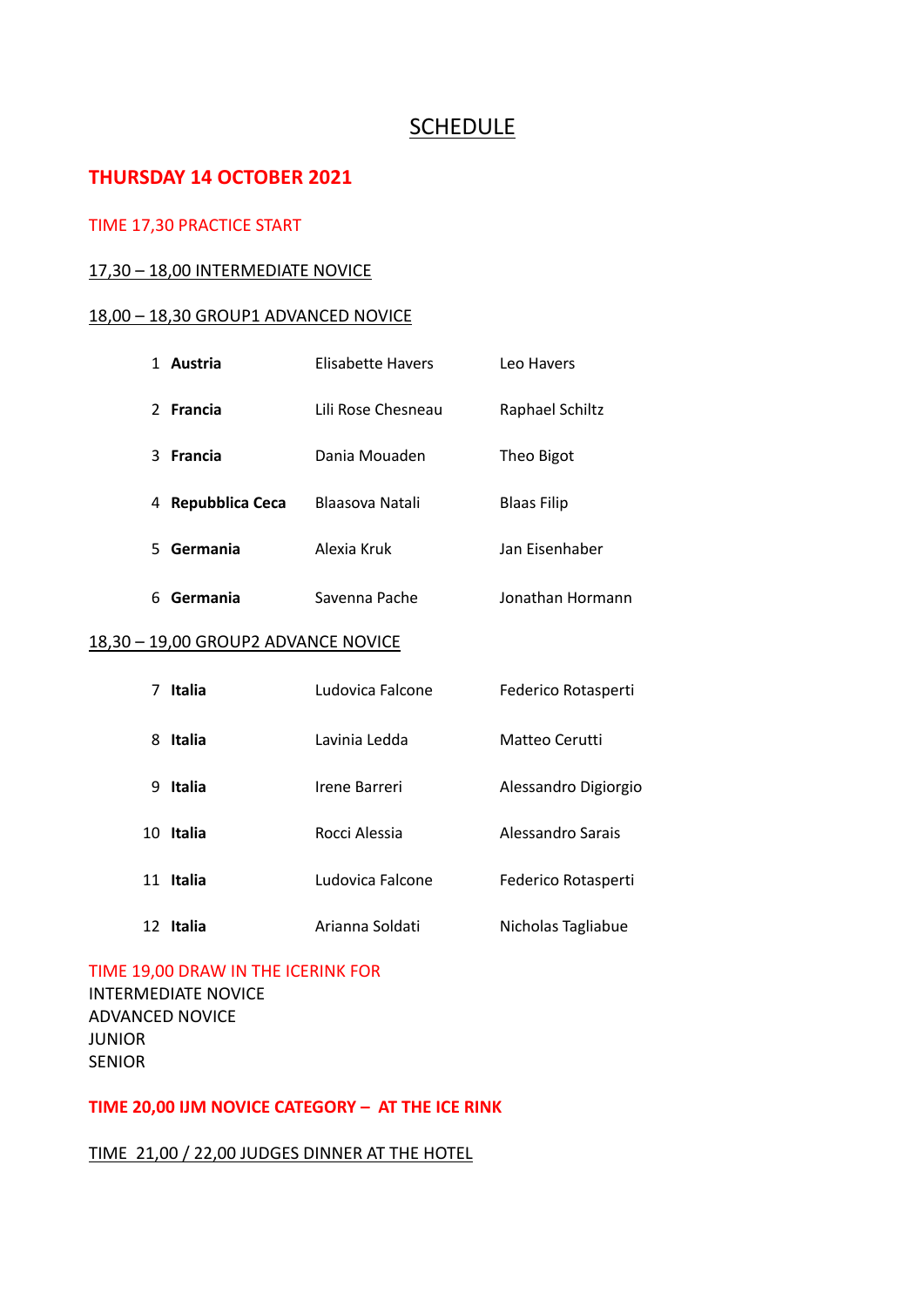### **FRIDAY 15 OCTOBER 2021**

#### TIME FROM 9,00 UP 11,10 INTERMEDIATE AND ADVANCED NOVICE PD

TIME 11,30 – 12,30 JUDGES LUNCH AT THE ICERINK

TIME 12,45 PRACTICE FOR

12,45 – 13,15 INTERMEDIATE NOVICE FD 13,15 – 13,45 ADVANCED NOVICE FD STARTING 13,45 – 14,15 ADVANCE NOVICE FD STARTING

ICE RESURFACING

14,30 – 15,00 JUNIOR GROUP 1 RD STARTING ORDER 15,00 – 15,30 JUNIOR GROUP 2 RD STARTING ORDER

ICE RESURFACING

15,45 – 16,15 JUNIOR GROUP 3 RD STARTING ORDER 16,15 – 16-45 SENIOR GROUP 1 RD STARTING ORDER

ICE RESURFACING

17,00 – 17,30 SENIOR GROUP 2 RD STARTING ORDER

**TIME 19,00 IJM JUNIOR AND SENIOR CATEGORY AT THE ICERINK**

TIME 20,00 JUDGES DINNER AT THE HOTEL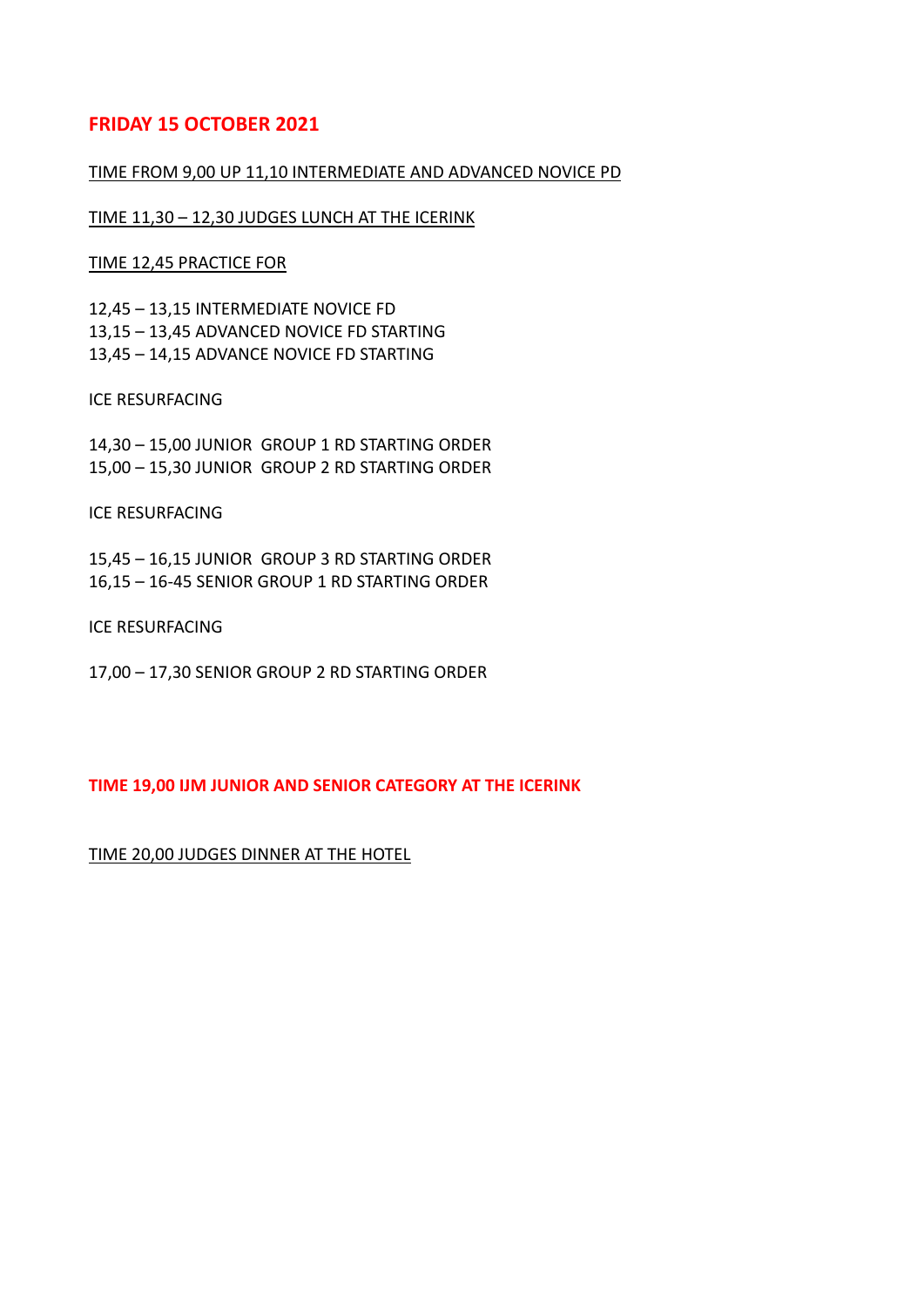## **SATURDAY 16 OCTOBER 2021**

#### TIME FROM 8,00 UP 13,30 INTERMEDIATE AND ADVANCED NOVICE FD AND JUNIOR AND SENIOR RD

TIME 13,30 – 14,30 JUDGES LUNCH AT THE ICERINK RESTAURANT TURBACCI

**TIME 14,30 RTD INTERMEDIATE AND ADVANCED CATEGORY AT THE ICERINK**

#### TIME 14,30 PRACTICE FOR

14-30 – 15,00 JUNIOR GROUP 1 FD STARTING ORDER 15,00 – 15,30 JUNIOR GROUP 2 FD STARTING ORDER

ICE RESURFACING

15,45 – 16,15 JUNIOR GROUP 3 RD STARTING ORDER 16,15 – 16-30 SENIOR GROUP 1 FD STARTING ORDER

ICE RESURFACING

16,45 – 17,15 SENIOR GROUP 2 FD STARTING ORDER

TIME 20,00 JUDGES DINNER AT THE HOTEL